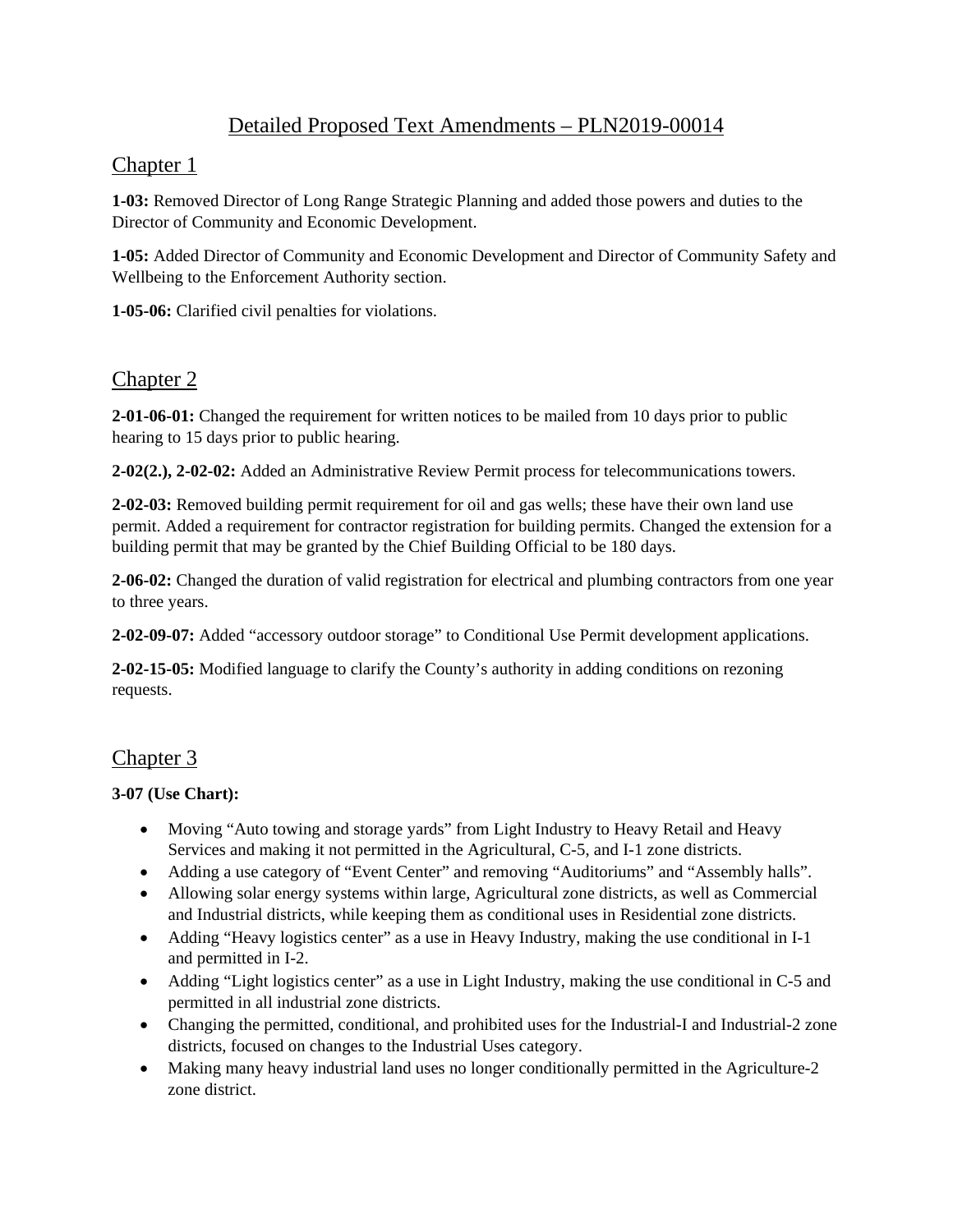- Making "Cement, cinder block, concrete, lime or plaster manufacturing" a conditional or permitted use in the I-1 zone district, depending on adherence to the performance standards proposed in Chapter 4.
- Adding "Hemp Manufacturing and Processing" as a use under Moderate Manufacturing or Processing.

**3-08:** Adding small and medium-scale solar energy systems to permitted conditional industrial uses in the **Agricultural-1 (A-1)** zone district.

**3-09:** Adding small-scale solar energy systems to permitted principal industrial uses in the **Agricultural-2 (A-2)** zone district; adding medium and large-scale solar energy systems to permitted conditional industrial uses.

**3-10:** Adding small and medium-scale solar energy systems to permitted principal industrial uses in the **Agricultural-3 (A-3)** zone district; adding large-scale solar energy systems to permitted conditional industrial uses

**3-11:** Adding small and medium-scale solar energy systems to permitted conditional industrial uses in the **Residential Estate (RE)** zone district.

**3-13:** Adding small-scale solar energy systems to permitted conditional industrial uses in the **Residential-1-C (R-1-C)** zone district.

**3-14:** Adding small-scale solar energy systems to permitted conditional industrial uses in the **Residential-2 (R-2)** zone district.

**3-15:** Adding small-scale solar energy systems to permitted conditional industrial uses in the **Residential-3 (R-3)** zone district.

**3-16:** Adding small-scale solar energy systems to permitted conditional industrial uses in the **Residential-4 (R-4)** zone district.

**3-17:** Adding small-scale solar energy systems to permitted conditional industrial uses in the **Mobile Home (MH)** zone district.

**3-18:** Adding small-scale solar energy systems to permitted conditional industrial uses in the **Commercial-0 (C-0)** zone district.

**3-19:** Adding small-scale solar energy systems to permitted conditional industrial uses in the **Commercial-1 (C-1)** zone district

**3-20:** Adding small and medium-scale solar energy systems to permitted conditional industrial uses in the **Commercial-2 (C-2)** zone district

**3-21:** Adding small and medium-scale solar energy systems to permitted conditional industrial uses in the **Commercial-3 (C-3)** zone district.

**3-22:** Adding small and medium-scale solar energy systems to permitted principal industrial uses in the **Commercial-4 (C-4)** zone district; adding large-scale solar energy systems to permitted conditional industrial uses.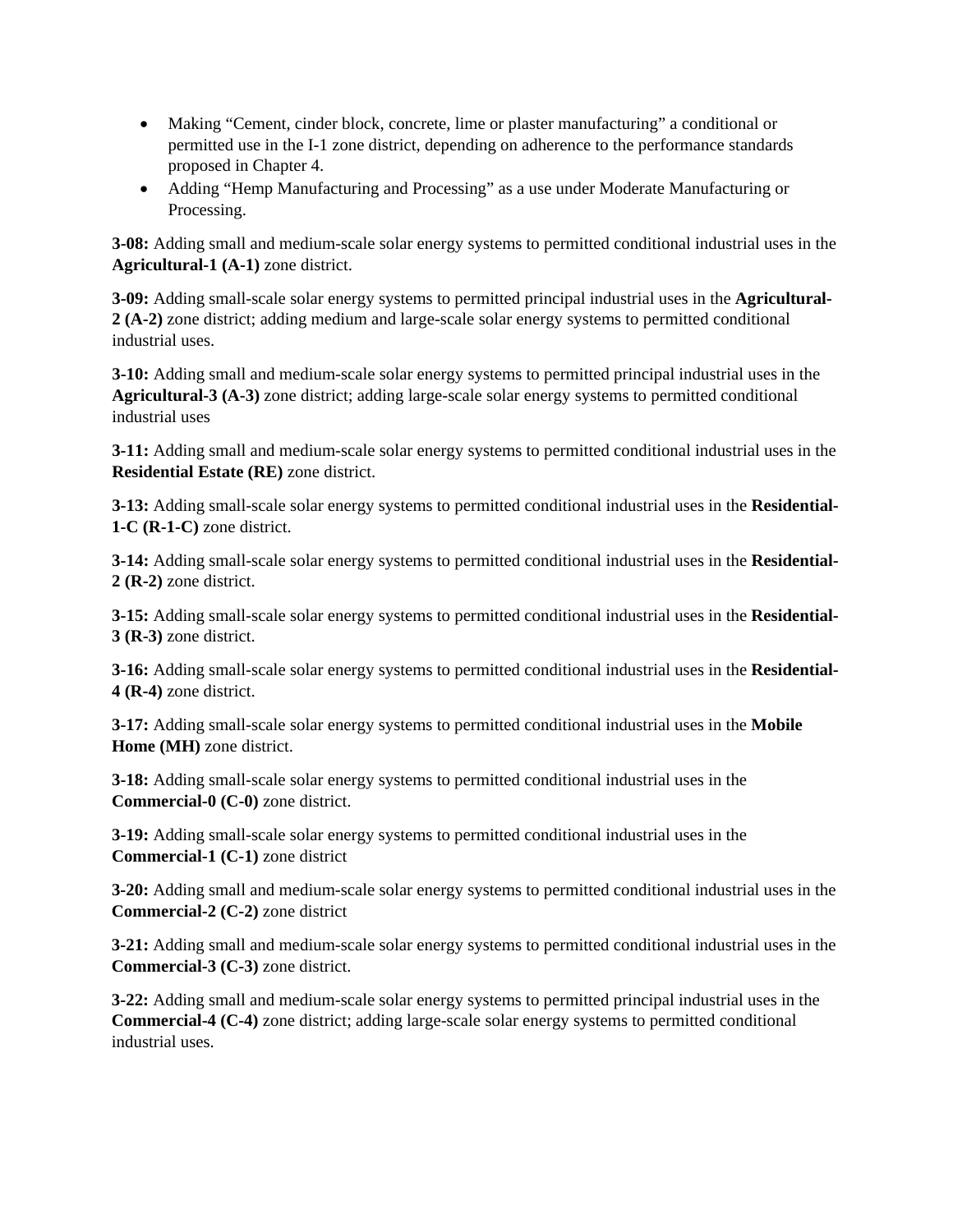**3-23:** Adding small and medium-scale solar energy systems to permitted principal industrial uses in the **Commercial-5 (C-5)** zone district; adding large-scale solar energy systems to permitted conditional industrial uses.

**3-24:** Removing accessory outdoor storage, bulk fuel storage and sale, landscape storage yards, and lumber mills as a principally permitted industrial uses in the **Industrial-1 (I-1)** zone district; adding small and medium-scale solar energy systems to permitted principal industrial uses; adding large-scale solar energy systems to permitted conditional industrial uses; adding accessory outdoor storage, cement and concrete manufacturing, and landscape storage yards to permitted conditional industrial uses.

**3-25:** Excepting auto towing and storage yards from principally permitted commercial uses in the **Industrial-2 (I-2)** zone district; adding small and medium-scale solar energy systems to permitted principal industrial uses; adding large-scale solar energy systems to permitted conditional industrial uses; adding auto towing and storage yards to permitted conditional uses; adding asphalt and concrete manufacturing, salvage yards, sawmills, and storage and disassembly of vehicles and the re-assembly of various parts to permitted conditional industrial uses.

**3-26:** Adding small and medium-scale solar energy systems to permitted principal industrial uses in the **Industrial-3 (I-3)** zone district; adding large-scale solar energy systems to permitted conditional industrial uses.

**3-29:** Adding small-scale solar energy systems to permitted conditional industrial uses in the **Public Lands, Parks, Open Space, and Facilities (PL)** zone district; adding medium and large-scale solar energy systems to permitted conditional uses.

**3-30:** Changing Front Range Airport to Colorado Air and Space Port.

**3-31:** Adding solar energy facilities as a principal permitted use in the **Aviation (AV)** zone district.

**3-32:** Adding solar energy facilities as a principal permitted use in the **Denver International Airport (DIA)** zone district.

**3-34:** Changing Front Range Airport to Colorado Air and Space Port.

### Chapter 4

**4-03-03-02-10:** Adding requirements and performance standards for "Solar energy system, Accessory".

**4-03-04-02-01:** Clarifying how to calculate the size for an "Accessory Dwelling Unit".

**4-06-01-02-01-03:** Changing the threshold for a retaining wall to require a building permit from two feet to four feet, in accordance with the International Building Code.

**4-07-01-02-02-01:** Clarifying that all fences more than 42 inches in height require a building permit.

**4-07-01-02-02-02:** Changing the threshold for a retaining wall to require a building permit from two feet to four feet, in accordance with the International Building Code.

**4-08-01-02-02-09:** Changing the threshold for a retaining wall to require a building permit from two feet to four feet, in accordance with the International Building Code.